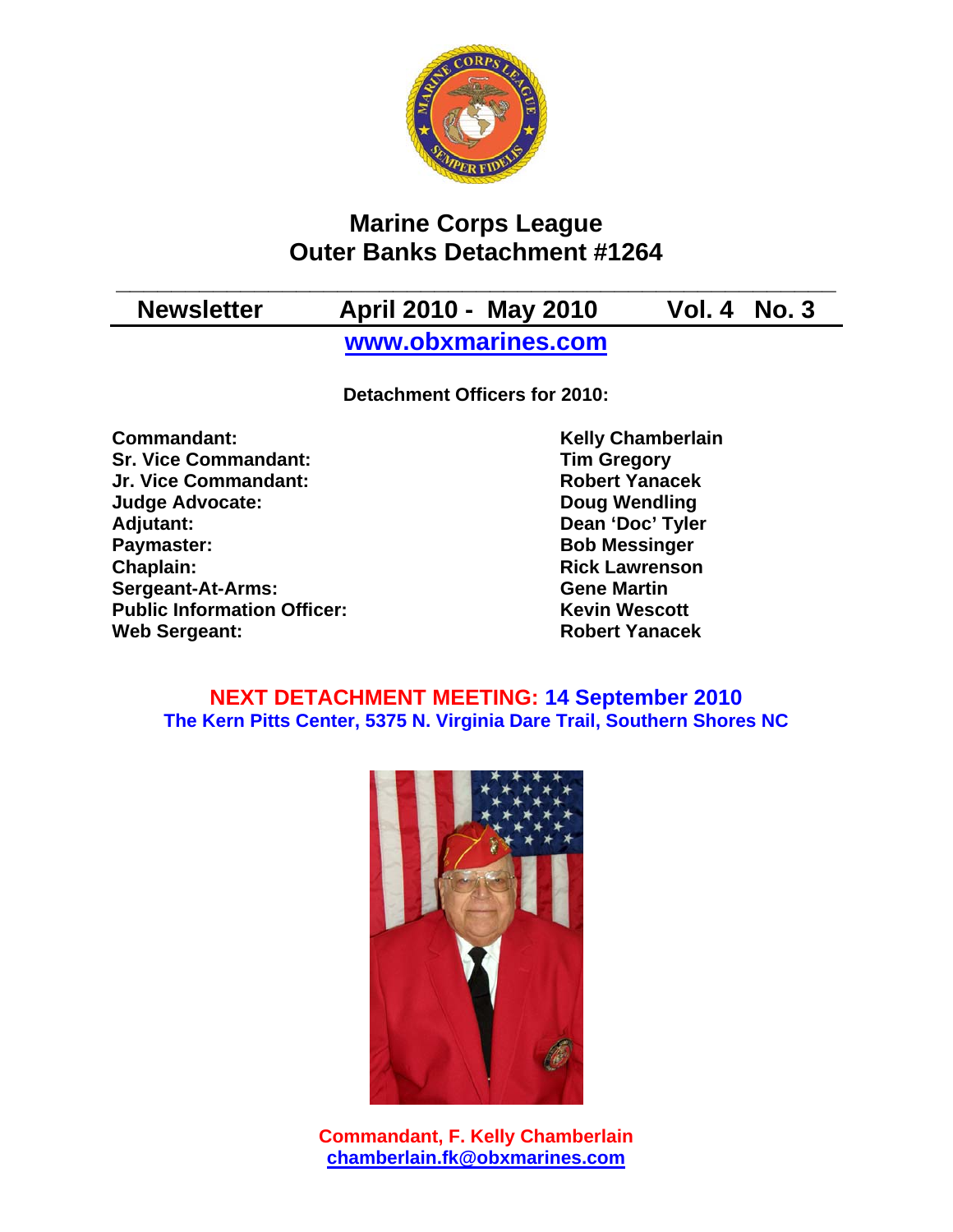# **Current Intel:**

## **Check your Detachment Website OFTEN: www.obxmarines.com**

## **Detachment Meeting: 13 April, 1900; Pitts Center, Southern Shores, NC**

**Commandant Chamberlain reported that he was in contact with Charles Minton, Department of NC Assistant Boy Scout Committee Chairman and local Boy Scout leadership regarding Detachment participation in the Eagle Scout program. The Detachment also agreed to contribute \$100 to the Wounded Warrior Games. [12 attendees]** 

### **Detachment Meeting: 11 May, 1900; Pitts Center, Southern Shores, NC**

**Special Guest: Pam Buscemi, President, Blue Star Mothers of America, NC Chapter 6. Pam provided an overview of Blue Star Mothers activities in the area and notified us of one Gold Star Mother on the Outer Banks. Judge Advocate Wendling proposed that the Detachment purchase an ad in the DofNC 2010 Convention program for \$70. Approved Public Affairs Officer Wescott provided a wrap-up of the Belks Charity Sales event which the Detachment participated in and reported on income to the Detachment. The Commandant then presented a Certificate of Appreciation to PAO Wescott for his son's [Corporal Ben Wescott] assistance to the Detachment in last year's Toys for Tots campaign and the Belks Charity Sales event. [12 attendees]** 

# **Once a Marine, ALWAYS a Marine…**



# **SIGN UP A NEW MEMBER TODAY!!!**

**Pay your dues promptly to continue receiving your Marine Corps League benefits**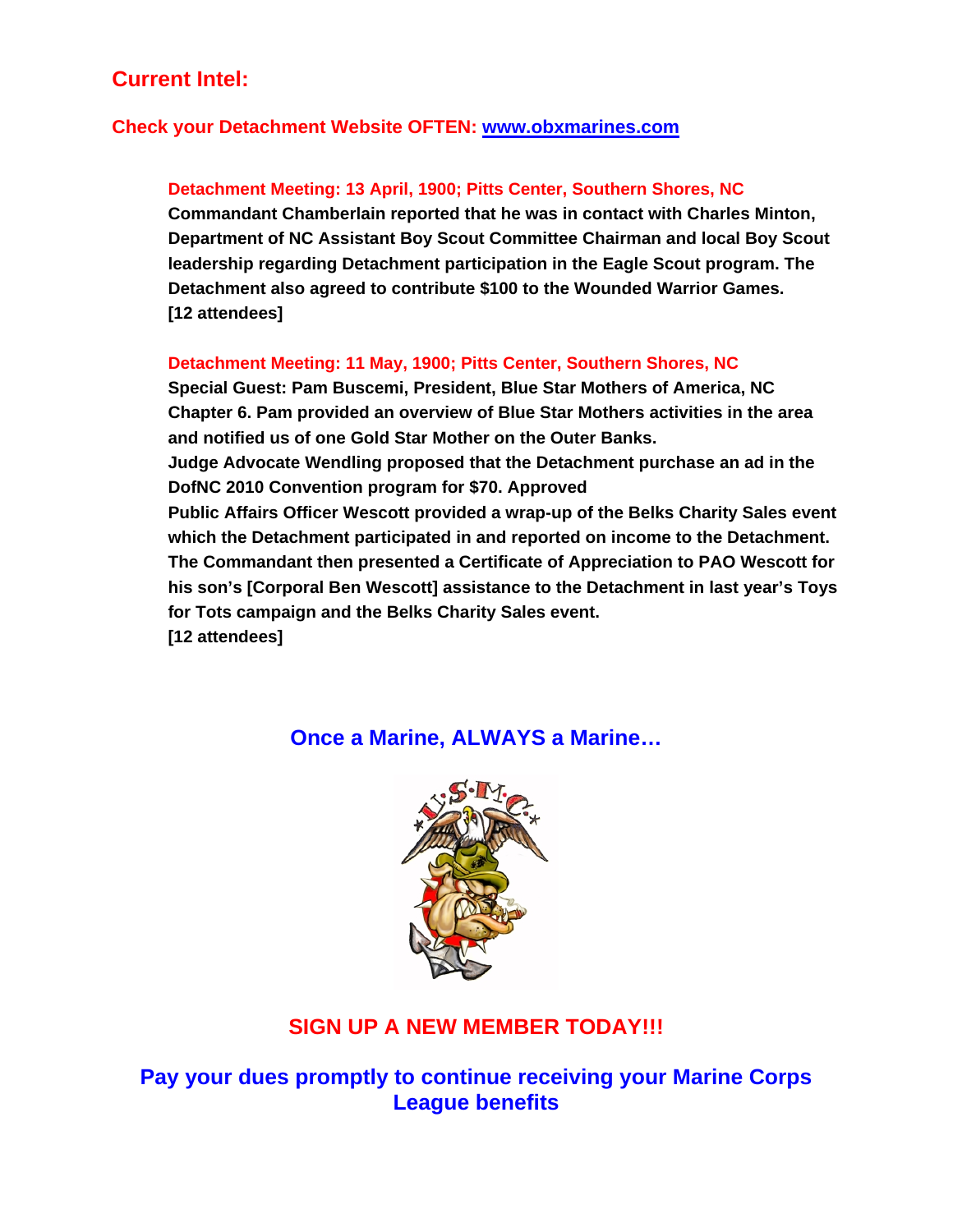**Member Businesses: We would like to place a link for any member business on our web site. Please send info to Robert Yanacek, our web sergeant, at webmaster@obxmarines.com. Support member's business if at all possible…** 

# **Message from the Commandant:**

**Fellow Marines, I am honored to be your Commandant. Let's work together to continue the good work of the Detachment in our community. The China Marines had a phrase for it --**  $\frac{114}{111}$  $\frac{117}{111}$  **Gung Ho or work together. Aren't we the few and the proud?** 

**Onward and upward! "Don't bunch up and stay off the ridge lines."** 

**Semper Fi, Kelly** 

## **RECRUITING:**

**Recruiting literature is available for all members. Pick some up at the next meeting or request some from your Detachment leadership. Carry recruiting info and applications in your car and never miss and opportunity to let a fellow Marine/FMF Corpsman know what we're about. Make it your objective to recruit one new member this year. Current membership is 47. Recruiting is EVERYONE'S responsibility! Tell your buddies what they're missing….** 

**Welcome Aboard: Derrick Barcroft and Dan Hudson** 

**Check your Detachment website often: www.obxmarines.com**

**Also, North Carolina and other MCL information is available at the Department NC website: www.ncmcl.org Check here to read the Marine Corps League Uniform Code… If you decide to obtain MCL uniform items, wear them correctly!** 

**National Marine Corps League website: www.mcleague.com ALSO: Syndicated Marine Corps League News… www.ncmcl.net** 

## **Detachment Programs/Actions/Events:**

**Volunteer Drivers: to provide transportation of fellow veterans to meetings, Detachment events, VA Hospital, airport, etc.** 

**Notary Public Service: Provided at NO COST to members needing Notary services. Contact Robert Yanacek, Detachment Junior Vice Commandant/Web Sergeant.**